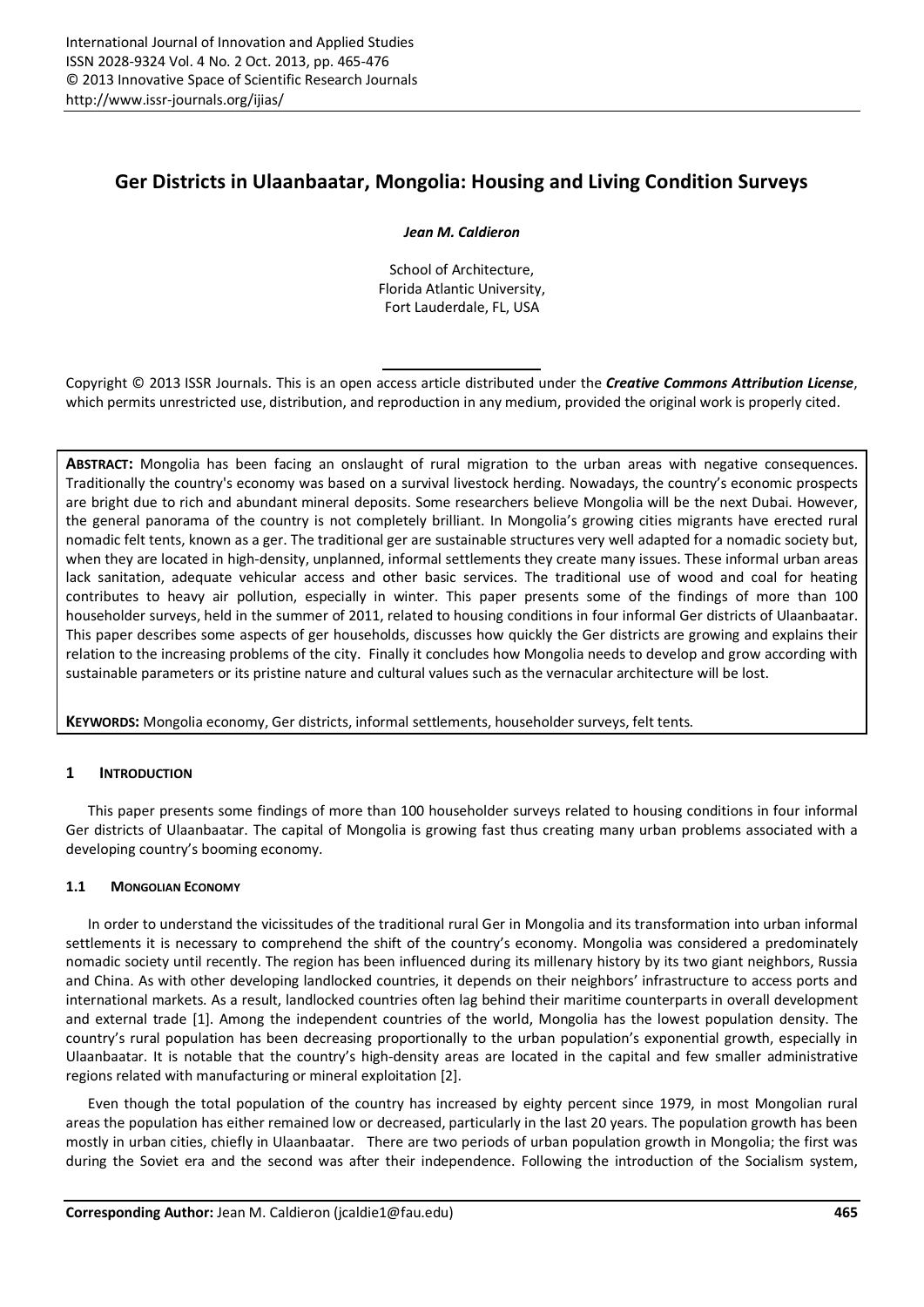policies encouraging fixed residency were adopted [3]. The establishment of factories and industries in communist Mongolia and the resulting construction of thousands of concrete apartment buildings established a more urban society. Under the socialist regime, Mongolia made great progress in improving its economy and human development indicators. When the Soviet assistance to Mongolia collapsed starting in the 90's, the country went into a deep recession [4].

The livestock collectives of Mongolia depended on the machinery and subsidies from the communist regime. With the failure of the Soviet Communist Regime, they transformed into individual or family ownership ventures. Those private ventures were able to expand 27%, from 1990 to 1998; Mongolia livestock augmented from 26 million to 33 million animals. The majority of the livestock growth can be attributed to the increase of goats. Mongolian goats are renowned for the quality of their cashmere and their numbers have more than doubled, from 1990 to 1998, as a result of strong demands for cashmere products [5]. Additionally weather conditions were favorable and the numbers of almost all types of livestock grew during that period. However, the situation is tentative as the country is very vulnerable to climate change.

# **1.2 CLIMATE CHANGE**

Mongolia has been affected by the dzud or extreme winter conditions during the past years. Dzud consist of extremely cold temperatures accompanied by a lack of snow resulting in a winter drought, or by heavy snow or rain which freezes over the grass. These situations affect a large percentage of the animals with some dying of starvation. For example, the harsh winter in 2010 resulted in the loss of nearly one fifth of the nation's livestock. About nine thousand herders lost their entire herd and several thousand herder households lost a majority of their livestock. The vulnerability of Mongolia is highlighted in the connections between its environmental, economic and social aspects. The changes in the number of livestock can be seen on Table 1.

|               | 1990 | 1998 | 2002 | 2009 | 2010  | % Change 90-98 | % Change 98-02 |
|---------------|------|------|------|------|-------|----------------|----------------|
| <b>Horses</b> | 2.3  |      | 1.1  | 2.8  | 3.3   | 33             | $-64$          |
| Cattle/Yak    | 2.9  | 3.7  | 1.9  | 2.2  | 2.1   | 30             | $-49$          |
| <b>Camels</b> | 0.5  | 0.4  | 0.3  | 2.6  | 0.26  | $-26$          | $-35$          |
| Sheep         | 15.1 | 11.1 | 9.1  | 19.3 | 14.4  | -3             | $-28$          |
| Goats         | 5.1  | 11.1 | 9.1  | 19.6 | 13.9  | 117            | $-18$          |
| <b>Total</b>  | 53.3 | 69.9 | 39   | 44   | 63.31 | 26             | $-44$          |

# *Table 1. Livestock in Mongolia 1990-2010*

*Source: [6]* 

In 1998 the count of animals was 69.9 million but diminished in 2002 to 39 million. Since the beginning of the transition to a market economy, herders in Mongolia are encountering enormous challenges. Degradation of pastureland, as a result of overgrazing, seriously jeopardizes the vulnerable livelihood of small herder households. According to the United Nations Development program, in 2012 Mongolia had the highest proportion of people living on degraded lands within Asian countries, but due to the low population density it still a relatively pristine country. The numbers of livestock have improved in the last few years despite Mongolia's extreme climate changes, ranging from freezing temperatures and heavy snow in the winter to strong droughts in the summer, that have proven fatal to livestock which are a fundamental resource to the nomads [7]. When the nomadic families were unable to be self-sufficient some of the members migrated to the cities, especially to Ulaanbaatar, in search of better jobs.

Since the beginning of the transition to a market economy herders in Mongolia are encountering enormous challenges. Degradation of pastureland as a result of overgrazing has seriously jeopardized the vulnerable livelihood of small herder households.

Climate change and economic development are the main reasons explaining the growing rate of the urban population in the country. In 30 years the population of the country's capital, Ulaanbaatar, grew from 400,000 inhabitants to more than 1.2 million. Still, more than 30% of Mongolians live in the countryside and most of them are nomads.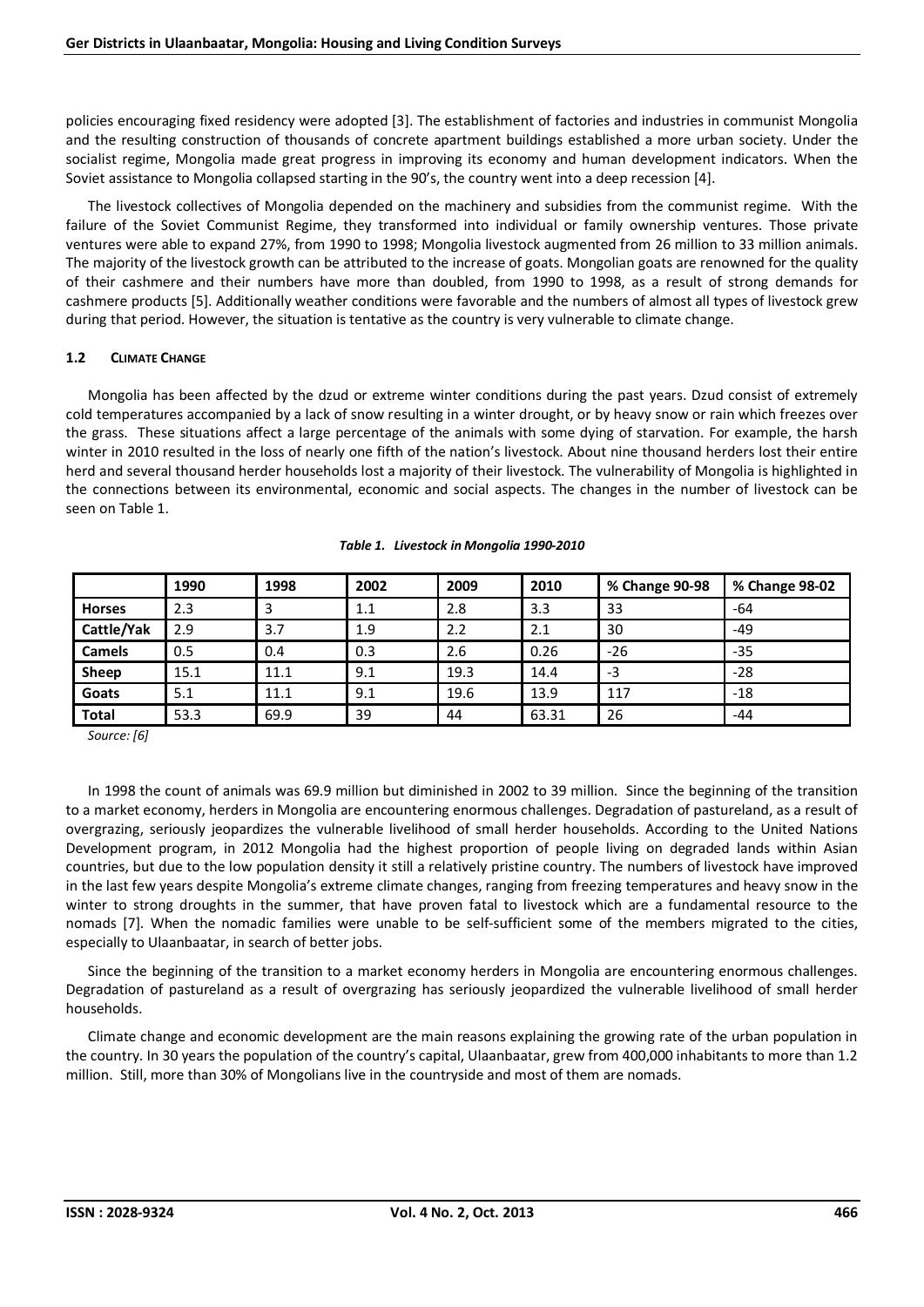# **2 MONGOLIAN TRADITIONAL DWELLINGS**

In Mongolia nomads live in traditional dwellings called ger. The ger, also known as yurts in Russian, are round felt tents which are a very common housing type among nomads in many Central Asian countries from Turkey to China [7]. Tents are recognized as one of the most interesting examples of vernacular architecture in Central Asia and the Middle East. Mongolian ger are composed of a primary structure consisting of a circular lattice wall made out of wood. On the top of the wall a number of wood beams are set to create a circular roof with the structural support of two columns and the circular wall. (Fig 1) On the top of this igloo-shaped structure, a thick layer of felt and a traditional white cotton fabric complete the ensemble. Ger can be built in a couple of hours by a group of four people. The gender division of the space in the ger is harmonious because the objective is to reinforce the accord of the family [8].

As a rural dwelling, ger are sustainable and have many advantages: they are portable, made out of traditional materials, structurally sturdy and they are highly resistant to the strong winds of the Mongolian steppes. During the summer the layers of the ger cover can be folder in the ger base allowing for natural cross-ventilation, an important characteristic of sustainable architecture. They are impressively adaptable to the changing weather conditions of the continental climate countries where summers can be hot and winters are very cold. Ger have been recognized as a very adequate dwelling, supporting the nomadic lifestyle, in the harsh climate of the country.



*Fig. 1. Building a ger is a fast process. A small group of three or four people can built a ger in few hours.* 



*Fig. 2. Traditional ger in the outskirts of Ulaanbaatar. In the Ger districts there are also dwellings made of wood and masonry.*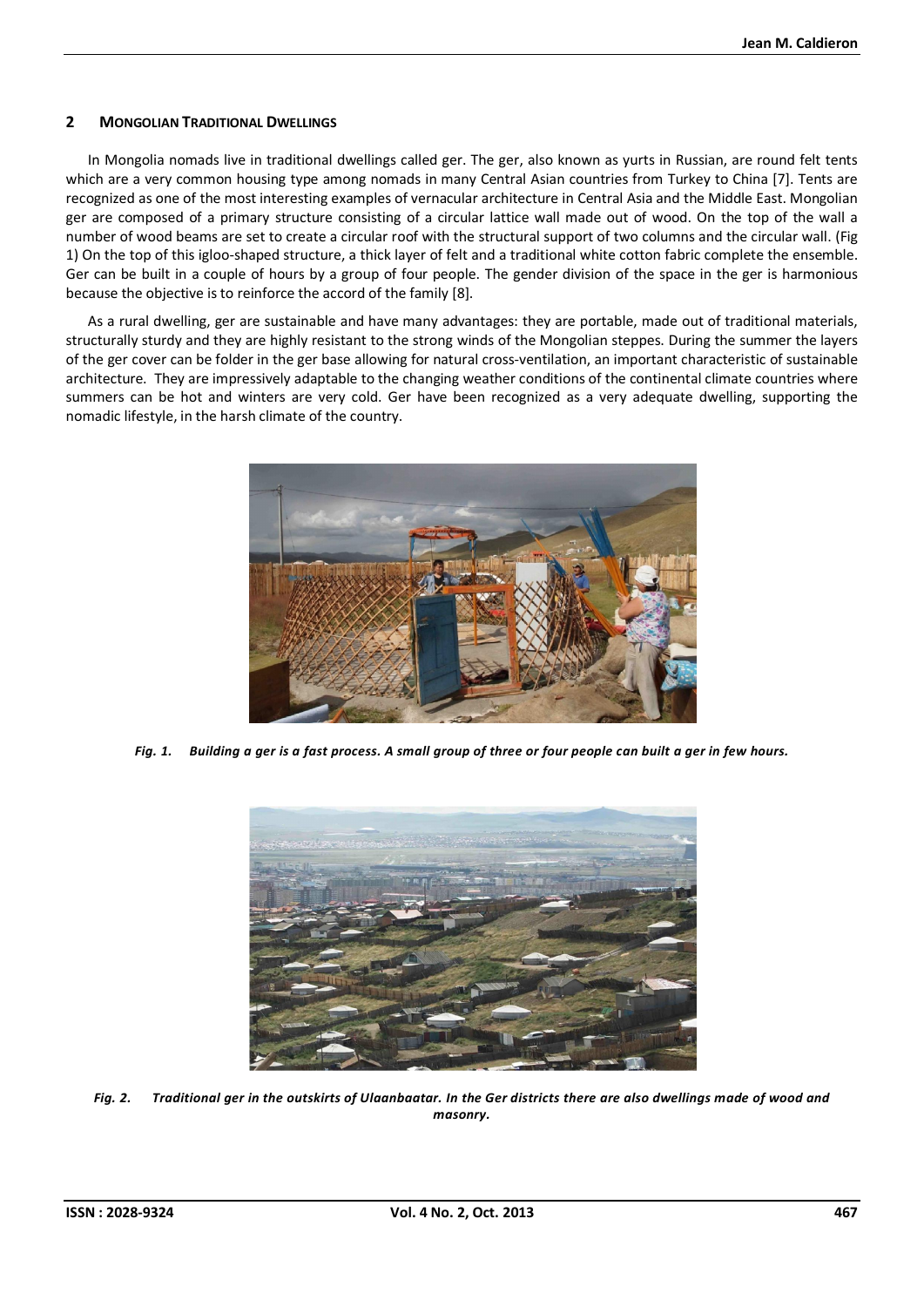The use of ger is considered sustainable and adequate for a nomadic population. Due to the low density of the rural sector, the impact can be controlled and Mongolians have a strong tradition of respecting nature. Unfortunately, when a ger appears in an urban high-density district the impact can be very negative. As explained, because of economic growth and climate change more and more Mongolians are moving from the countryside to the cities. The only dwelling they can afford is a ger assembled in any available urban plot; some of which are then transformed into permanent dwellings. (Fig. 2) These urban ger in Mongolia are built without plans or services, such as sewers and water supplies. This phenomenon of land invasion is unfortunately similar to the uncontrolled growth of urban slums in many developing countries. One of the particularities of Mongolian informal settlements is their residual pollution due to their location in a cold climate. The use of wood and coal in burning stoves pollutes the city's air at an alarming rate. [9].

The Mongolian economy has always been linked to a pastoral livestock production and its importance has been increasing even during economical crisis [10]. However, the discovery and exploitation of vast mineral resources are transforming the economy, diminishing the importance of livestock, and increasing the growth of the ger informal settlements in the cities. Experts believe there is one trillion dollars-worth in minerals that have already started to be exploited [11]. The economy of Mongolia can be a roller coaster; an example is the decrease in metal prices, especially copper which was down 65% from July 2008 through February 2009, that diminished the exportations and the country stock market fell again. Nevertheless, in late 2009 and the beginning of 2010, the market had begun to recover once again.

In 2013 the Asian Development Bank calculated the economical growth of Mongolia to about 14% still other international forecasters put the figure at 20% while some others even believe it can be 40% if the informal market economy is taken into account [12]. How the growth of cities like Ulaanbaatar can be successfully planned is a difficult question. Like many other developing countries, Mongolia has not been able to build cheap dwellings for the new migrants and it may not be able to do it in the future. However, as many other informal neighborhoods, Ger districts could be relatively successful, if some sanitary service conditions are met.

# **3 SURVEY METHODOLOGY**

Economists tend to analyze the progress of the inhabitants through financial data, although, the personal opinions and the daily life of the common people are also an important part of any society that wants to be progressive. For this study surveys collecting the householder's data were planned in several Ger districts of Ulaanbaatar. Since the collapse of Socialism and the rapid expansion of the Ger districts, surveys have become a tool increasingly relied upon for assessing rapidly unfolding social demands in Mongolia's Ger districts—often for public health situations, but including those impacted by infrastructural components [13].

Some examples are environmental sanitation studies in Darkhan [14] and the evaluation of energy government programs in Ulaanbaatar [15].With the help of the Japanese International Cooperation Agency (JICA) several studies were founded years ago. One interesting study divided in three parts was made by Sugimoto, Kawagishi and et al, comparing the living environment of nomads in the outskirts of Ulaanbaatar and a permanent Ger district in the capital [16], [17], [18], [19]. Some studies about the urban planning of Ulaanbaatar are related with ger conditions [20]. Finally, part of the results of the research, here presented, were analyzed by the author in a study of householder satisfaction [21].

To establish a general picture of current conditions in the Ger districts, a lateral survey was given to about 114 householders in four different Ger districts of which over one hundred households were completed. It is important to understand that in a Ger district not all dwellings are ger. Some of them have been improved for dwellings made of permanent materials such as brick, concrete or wood. Also a few dwellings in Ger district are very well constructed and even luxurious. Not all dwellings in Ger districts are oflow-income households. The term 'lateral' is used in characterizing this survey, which takes place across several Ger districts of the city. In contrast to a longitudinal survey, the data were collected over the brief span of a few days, with the portions related to any one neighborhood collected in a single day [13].

This survey was administered using a form specifically designed by the author containing thirty-three questions and data was recollected in the summer of 2011. This survey allows for the isolation of answers and the possibility to compare and contrast the data with similar surveys used by the author in several informal settlements in other countries. The survey covered a wide range of socio-cultural aspects related with the dwellings, including both material realities of Ger district housings as well as such intangibles such as the expectations of Ger district residents. From the four districts selected for this research, two are on the outskirts of the city (Beix, Uliastai) and two are in vicinity of the city center, (Zuun, Ayushin).

Written surveys were not arduous to administer because Mongolia has a literacy rate of 98.5%. This impressive rate for a developing country allowed the researchers to prepare a written questionnaire in the Mongolian language to be answered by the householders. The rate of success recollecting the questionnaires was about 98%. The householders were always ready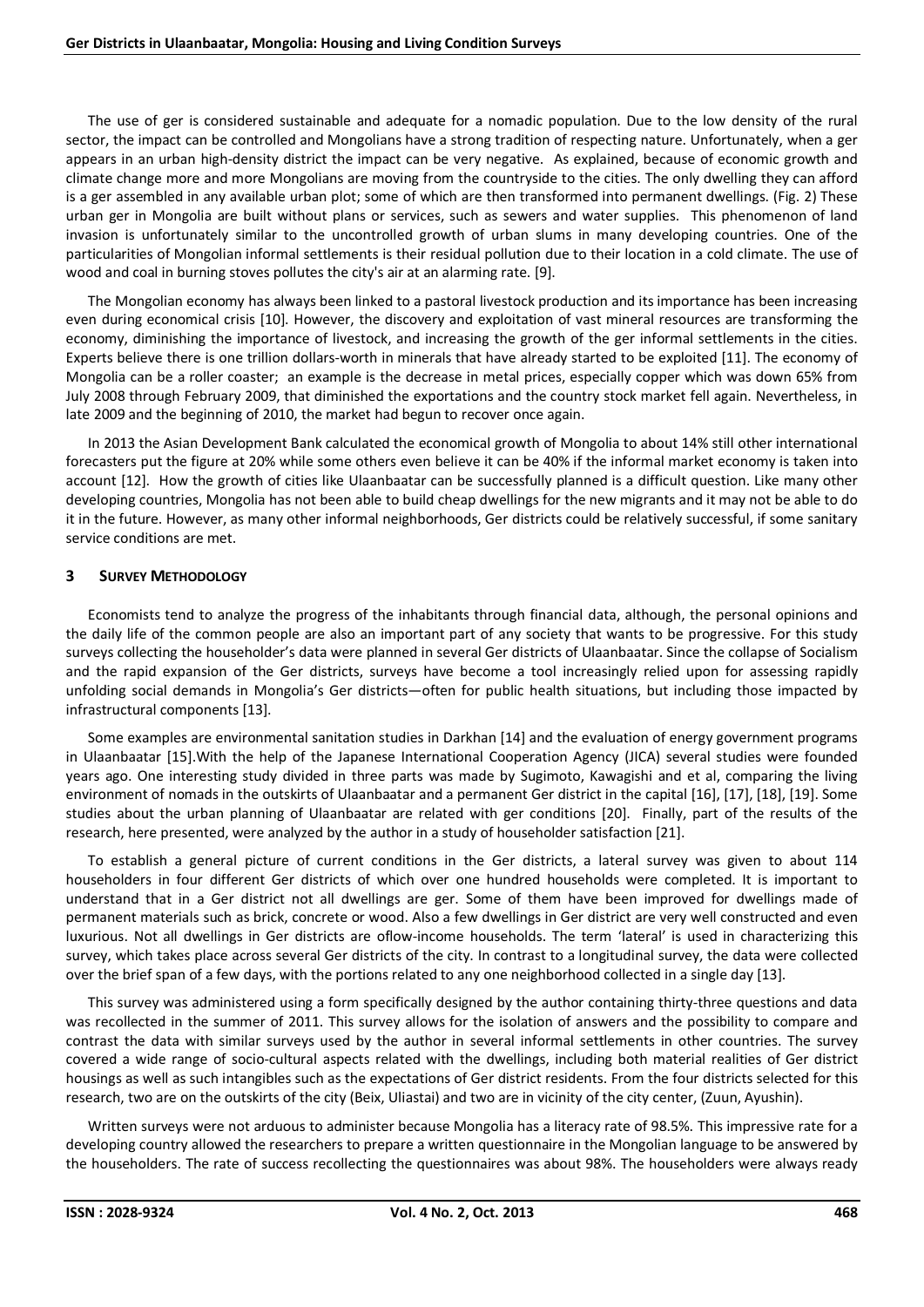to help researchers answering the questions and collaborating with this research (Fig. 3).



*Fig. 3. The response of the inhabitants in answering the survey was very positive. From 116 householders visited, only two were unable to do the survey in the subsequent two hours.* 

# **4 RESULTS**

For this paper only some of the thirty-three questions are analyzed. Future analysis of the data will complement this research.

#### **4.1 PERCENTAGE OF HOUSEHOLDERS WITH A FIX DOMICILE THE FIRST TIME**

Approximately 48% of the Ger district householders were living as nomads in the countryside before moving to their present domicile. In other words, for half of the families, this is the first time they have lived in a permanent place. (Table 2) Therefore half of the selected householders did not live in the selected neighborhood or in any other city before moving to the capital. It is appropriate to conclude that a country that once was a nomadic rural society is transforming to a highly urbanized society.

| Householder was a nomad before moving to the present location? | %  |
|----------------------------------------------------------------|----|
| Yes                                                            | 48 |
| No                                                             | 52 |

|  |  |  | Table 2. Percentage of householders that use to be nomad |
|--|--|--|----------------------------------------------------------|
|--|--|--|----------------------------------------------------------|

#### **4.2 LAND TENURE**

It is widely known that land tenure must be a right of every citizen [22]. It is also an important factor to improve the quality of the self-built dwellings of low-income inhabitants, even when there is a perception of land tenure [23]. The land tenure situation in Mongolia is completely different from any other developing country. As explained, since antiquity, Mongolia has been a pastoral society. Traditionally the land is a position of the state for the common use of their inhabitants. Since 2002, every Mongolian citizen is entitled to a free piece of land one time in his or her lifetime. In some circumstances, the assigned land can be sold. This is obviously a completely different situation compared to other developing countries.

An impressive 79% of the householders that are part of this study are owners of the piece of land where they live (Table 3). This is especially outstanding when considering that most of the Ger district inhabitants are typically new arrivals. Dwellings built on invaded lands in the Ger districts of this research represent less than 9% of the householders. This situation is very different compared to other developing countries, where usually self-built informal neighborhoods and slums are originally built on invaded land, except in some countries such as India. In Mongolia, the dimension of the free plot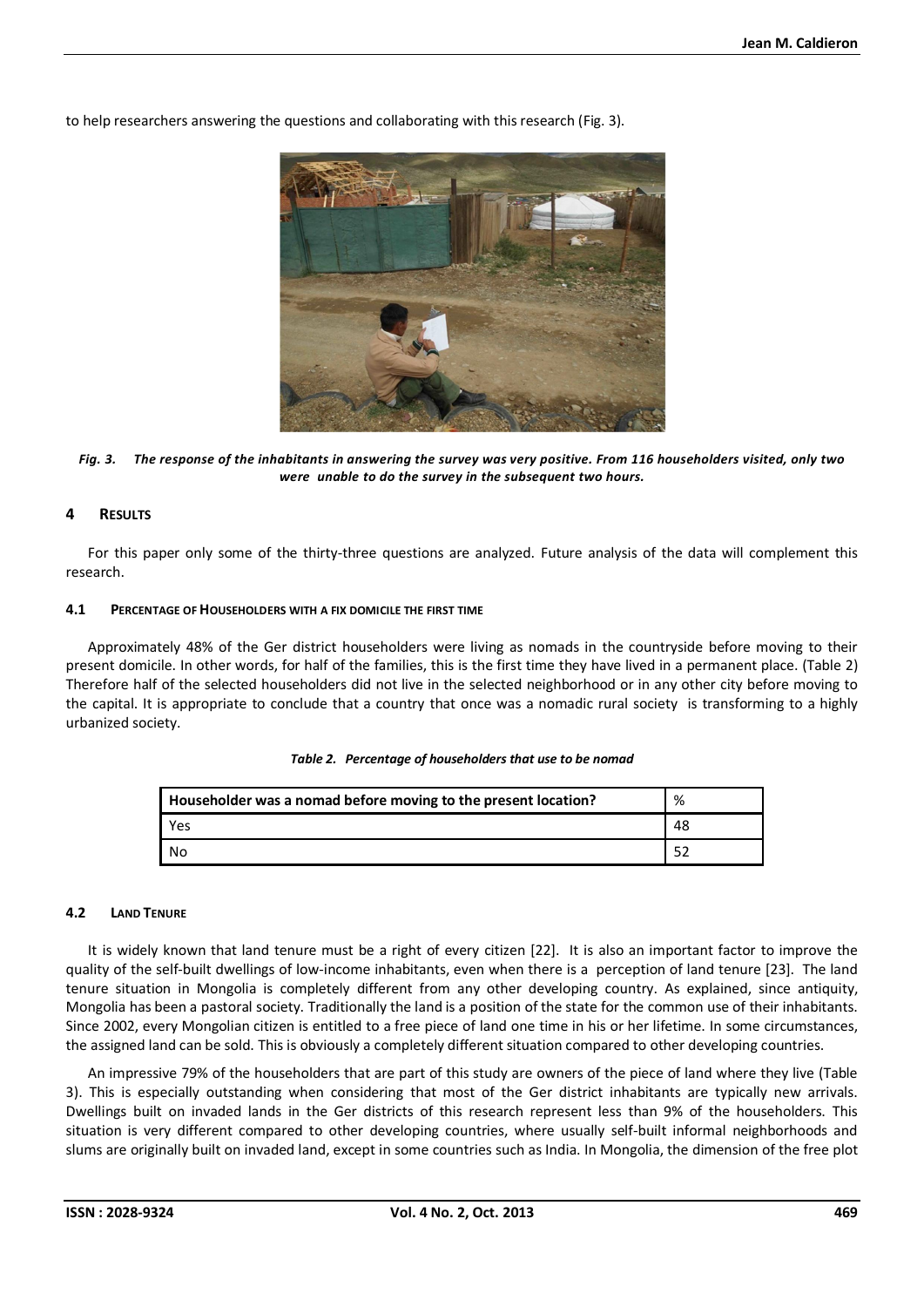of land for every citizen depends on the location, which is a driver of the market price. In the outskirts of Ulaanbaatar the dimension of the allowed free piece of land will be much smaller than that of the more rural countryside area. In this survey, only 21 percent of householders do not have land tenure. Some of the householder may have a property in a different area of the country.

|  |  | Table 3. Dwelling land tenure status |
|--|--|--------------------------------------|
|--|--|--------------------------------------|

| Land tenure of the dwelling             | %  |
|-----------------------------------------|----|
| Own land, the householder has documents | 79 |
| Rented land                             |    |
| Invaded land or free use                | q  |

# **4.3 ROOMS PER DWELLING**

The number of rooms per dwellings in the high-density informal settlements is an important fact to measure the inhabitant's well being. In the selected neighborhoods, 50% of the householders live in a dwelling of one room, which coincides with the number of householders living in individual ger structures. The number of dwellings with two rooms is 23% and the proportion of dwellings with three or more rooms is only 12% (Table 4).

|  |  |  | Table 4. Number of rooms per dwelling |
|--|--|--|---------------------------------------|
|--|--|--|---------------------------------------|

| Number of rooms per dwelling(s) (except kitchen and restroom) | %  |
|---------------------------------------------------------------|----|
| One                                                           | 50 |
| two                                                           | 23 |
| three                                                         | 15 |
| Four                                                          | 8  |
| Five or More                                                  | 4  |

# **4.4 NUMBER OF INHABITANTS PER DWELLING**

The percentage of inhabitants per dwelling is show in table 5. About 70% of the dwellings in this research are occupied by three to five people. As explained before, half of the dwellings are single ger structures. The dimensions of traditional ger are between 16 to 23 square meters, depending on the radius of the surrounding lattice wall. In the countryside gers are erected in open areas and nomads spend most of the time outside maintaining their livestock. In the urban areas of Ulaanbaatar, gers are located in small plots, where districts and density are incrementally divided. This fact, together with the lack of sanitary services, explains the challenges related with living in an urban ger.

|  | Table 5. Number of rooms per dwelling |  |  |  |
|--|---------------------------------------|--|--|--|
|--|---------------------------------------|--|--|--|

| Number of inhabitants per dwelling | %  |
|------------------------------------|----|
| One                                | 3  |
| two                                | 6  |
| three                              | 22 |
| Four                               | 23 |
| Five                               | 25 |
| Six                                |    |
| Seven or more                      | 14 |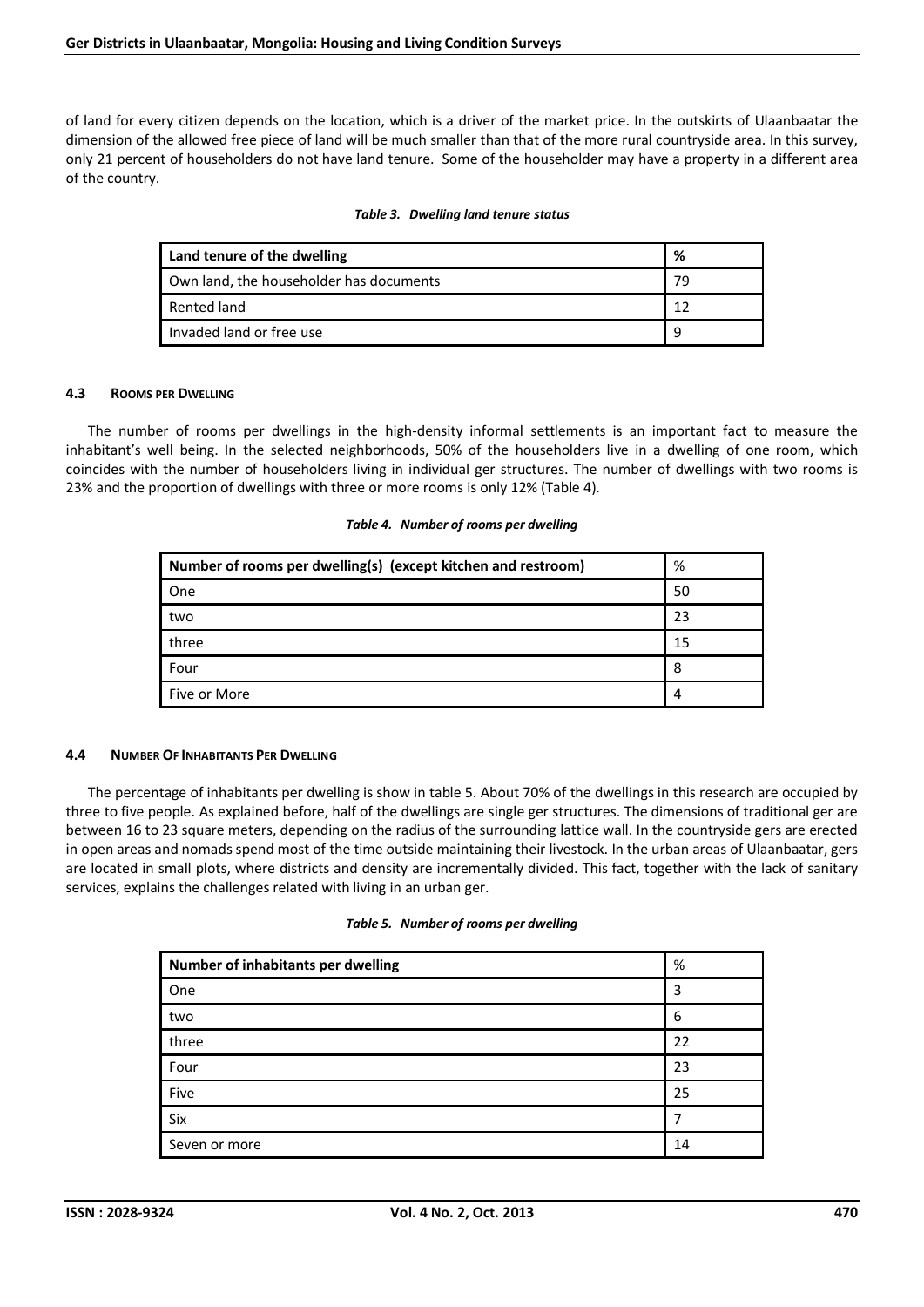# **4.5 DWELLING MAIN STRUCTURAL MATERIAL**

As previously explained, the 50% of householders living in a one room dwelling only have a ger tent, the rest were able to build permanent dwellings. Table 6 shows the main structural material used to build the dwellings. A part of the 50% prevalence of ger, bricks houses are 21% and log or wood houses are 21% (Table 8). Many of the permanent dwellings are still under construction. About fifteen percent of the householders who participated in this research still have a ger as a secondary housing structure; or as in the case of some large families, there are two or more ger forming a family compound.

| Main structure material of the dwelling | %  |
|-----------------------------------------|----|
| Traditional ger structure               | 50 |
| <b>Bricks</b>                           | 21 |
| Concrete                                |    |
| Log Wood / wood                         | 21 |
| Steel or metal                          | 0  |
| Other                                   | າ  |

#### *Table 6. Dwelling Main Structural Material*

#### **4.6 WHO BUILT THE DWELLING**

Usually, most of the dwellings in informal settlements of African and Latin American cities are self-built on invaded land. In several Asian countries, landlords renting shacks is a very common practice. In Mongolian Ger districts, according with this survey, there are a high percentage of self-built dwellings. Of the surveyed dwellings 81% have been built by the householders themselves, or with the assistance of friends (Table 7). This is to be expected as fifty percent of the housing plots have as a main dwelling a traditional ger that can be assembled in a few hours. However, most of the permanent dwellings, those made out of wood or bricks, are self-built with only 6% of the dwellings having been built by housing specialists. These dwellings are mostly legal dwellings built by the speculative private market or renters of the land that own their own mobile ger.

#### *Table 7. Main builder of the dwellings*

| Who was the main builder of the dwelling?                    | %  |
|--------------------------------------------------------------|----|
| The owner or family owners                                   | 70 |
| Owner together with friends or other external family members | 11 |
| Owner and building specialists                               | 6  |
| <b>Building specialist</b>                                   | 6  |
| No owner participation including houses built by specialist. |    |

#### **4.7 SANITARY SERVICES**

In Mongolia there are public and private apartments complexes, some of which are within Ger districts. These structures are connected to urban services, including, running water, heating and sewerage. A traditional Mongolian ger does not have plumbing or sanitation services, which is one of the reasons why a high percentage of Mongolians living in ger would prefer to move to an apartment. Living without sanitary services is acceptable when living as a nomad, but in a cramp urban neighborhood it is not.

Dwelling sanitary services provided on Table 8 shows the percentage of dwellings with sanitary services. Some ger householders in Ulaanbaatar dug latrines on their plots. This can be problematic because such waste disposal is not adequate in high-density areas leading to soil and water pollution. Only 13% of the households participating in this study are connected to sewers where about 36% do share latrine with other families. The dwellings connected to sewers are almost always made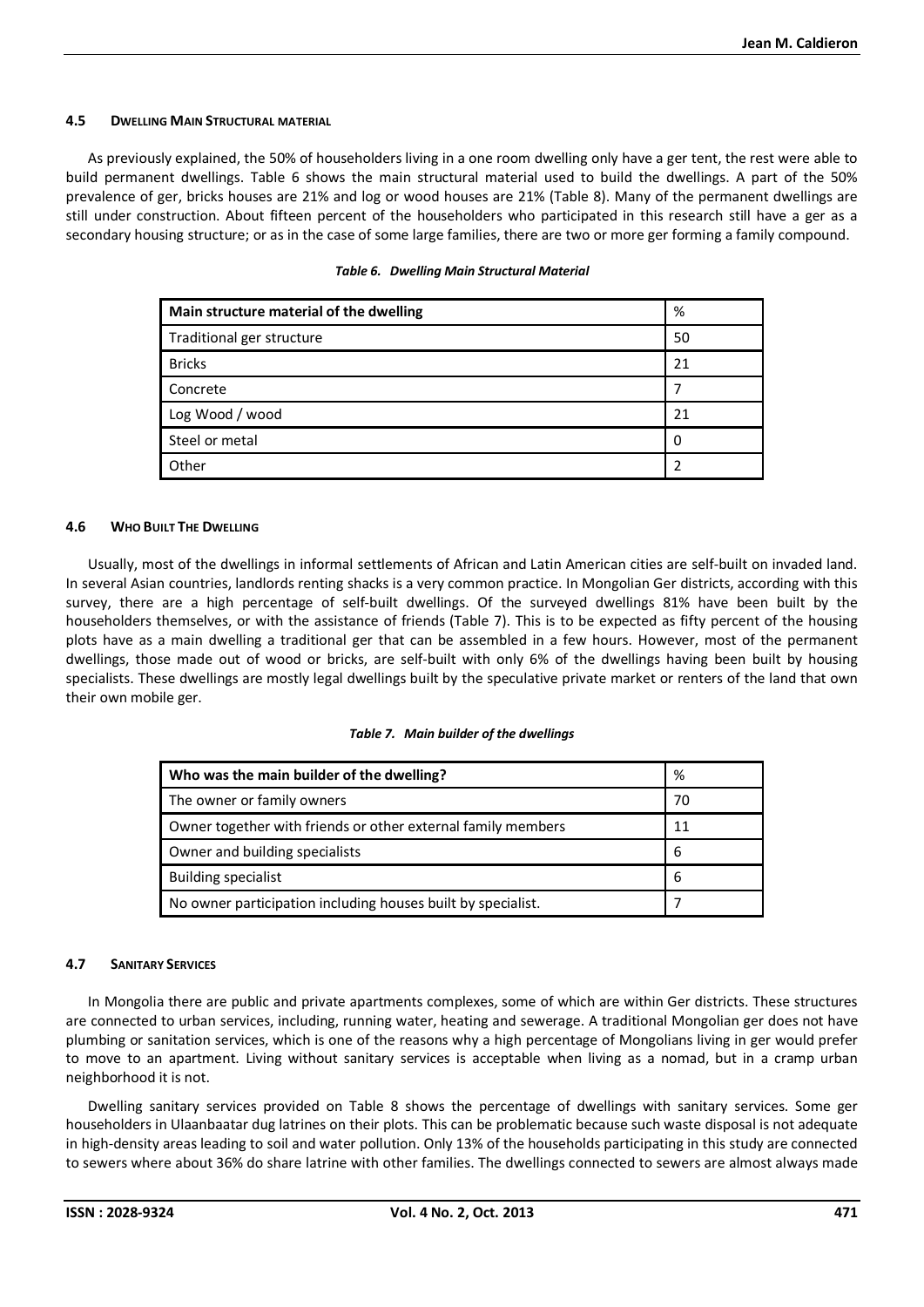of permanent materials. The situation of services in Ulaanbaatar's Ger districts is worrisome, as it will contribute to health problems and environmental risks.

| Percentage of dwelling with sanitary services | %  |
|-----------------------------------------------|----|
| Service with sewerage.                        | 13 |
| Services without sewerage                     | 42 |
| Services Shared with other families           | 36 |
| No services in the area                       | 9  |

## *Table 8. Sanitary Services*

# **4.8 ADEDICATED SPACE TO PREPARE FOOD**

In developing countries the availability of kitchens in dwellings, located in informal settlements, is measure of level of hygiene. In rural Mongolia the kitchen is located in the center of the ger and during the winter it is used as a source of heat. In the selected urban Ger district only 20% of the householders surveyed have a dedicated space for food preparation. (Table 9). Because ger do not have restrooms the issue with a room dedicated to cooking is not as a great of a concern as in informal settlements in other parts of the world.

#### *Table 9. Dwellings with a reserved space to prepare foods*

| There is a kitchen or room reserved to prepare the food | % |
|---------------------------------------------------------|---|
| Yes                                                     |   |
| - No                                                    |   |

# **4.9 ENERGY SOURCE FOR HEATING**

In Ger districts of Ulaanbaatar there is a significant pollution issue. Most inhabitants use the same type of traditional heating stove that burn large amounts of wood or coal and produces a high quantity of smoke and pollutants. As explained, this in not of consequence when the gers are located in the countryside, however high-density urban settlements are really are of concern. The householders responding to this survey, as most inhabitants in Mongolia, use multiple energy types. (Table 10). For heating 87% use coal and 69% use wood. Only 21% use electricity. This is why, in winter, the capital has high levels of smog. The government has been promoting a new type of stove that limits pollution production and is energy efficient.

#### *Table 10. Energy source for heating*

| What type of energy sources do you use for heating? | %  |
|-----------------------------------------------------|----|
| Coal                                                | 87 |
| Wood                                                | 69 |
| Electricity                                         | 21 |
| Gas/Petrol                                          |    |
| Other                                               |    |

# **4.10 ENERGY SOURCE FOR COOKING**

The same stove used for heating is also used for cooking in the traditional ger during the winter. The questionnaire was conducted during the summer when some of the food is cooked outdoors or using electricity. Coal is utilized by 44% the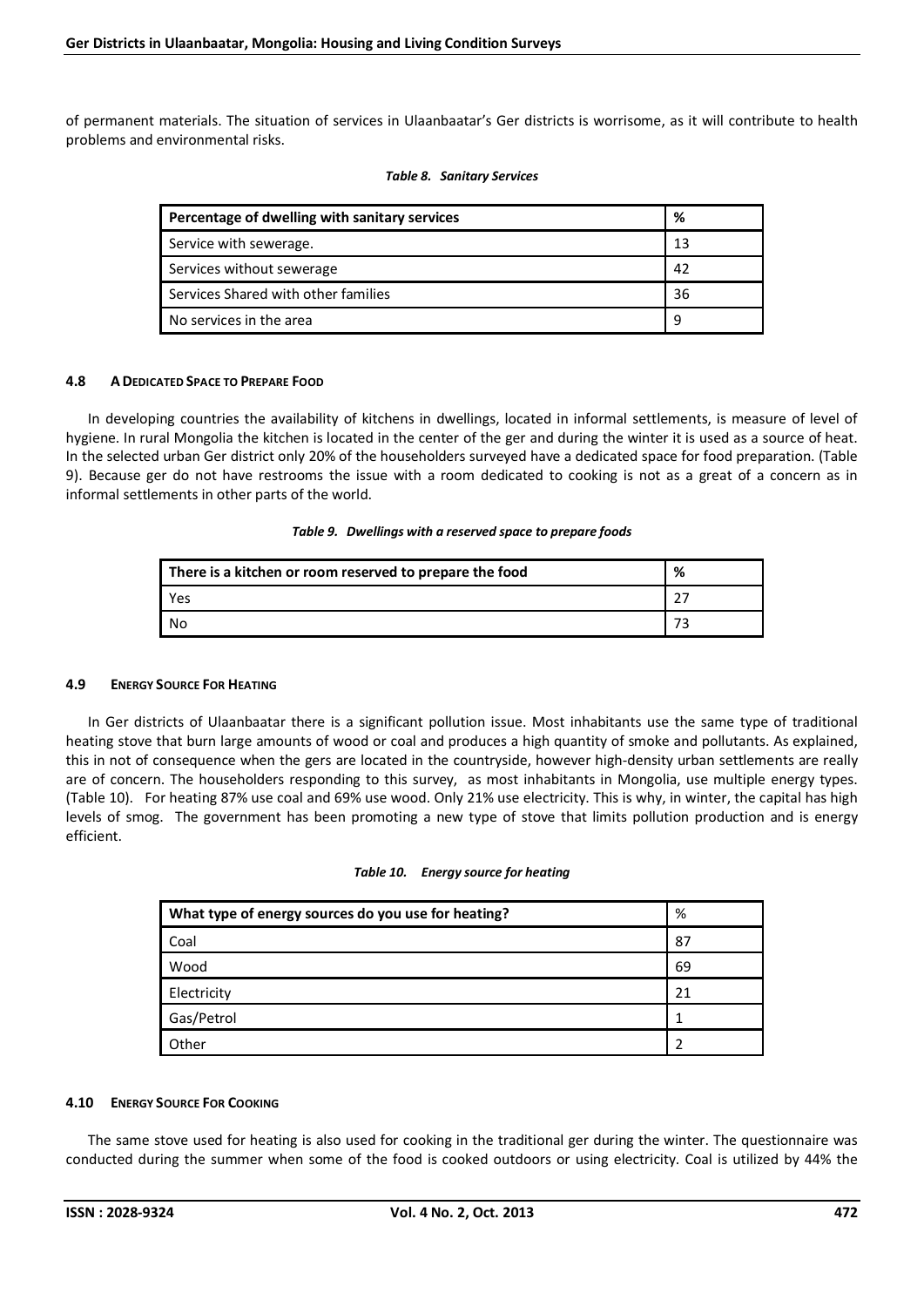householders to cook (Table 11). The difference between the percentage of coal used for cooking and the percentage used for heating is due to coal being a long burning fuel. This characteristic allows for the householders to get uninterrupted sleep during the cold evenings. Wood is used by 61% of the householders and but the most popular, in summer, is electricity which is used by 67% of the householders. As previously referenced, most inhabitants of Mongolia use multiple types of energy sources for cooking and heating.

| What type(s) of energy sources do you use for cooking? | %  |
|--------------------------------------------------------|----|
| Coal                                                   | 44 |
| Wood                                                   | 61 |
| Electricity                                            | 67 |
| Gas/Petrol                                             | 14 |
| Other                                                  |    |

|  | Table 11. Energy source for cooking |
|--|-------------------------------------|
|--|-------------------------------------|

# **4.11 MONGOLIAN HOUSING PREFERENCES**

A key fact to understand the future of Ger districts in Ulaanbaatar is related to how permanent or provisional are traditional Ger districts. The first point is the will of the inhabitants to move from the neighborhood. When asking if the householder wants to move from a Ger district, about half of them answered positively [21]. That means many of them are not satisfied with living in their current circumstances. This number is quite high when compared with most of the neighborhoods around the world where the author has been doing research. The main reason why the householders want to move is because they live in a felt tent or because the location is bad. Some of the Ger districts householders want to move even if they live in an adequate dwelling of wood or brick.

As explained, Mongolia housing preferences are different to most countries and surprising at least, It is said that well-off people live in apartments and low-income live in houses. Taking into account that most of Ulaanbaatar apartments are decrepit, old soviet-style social housing, it seems housing preferences in Mongolia are unlike any other in the world. (Fig. 4 and Fig. 5)



*Fig. 4. View of residential blocks at Bichel, the project displaced at least five hundred families living in the place, additionaly few of those families were later awarded apartments [13]*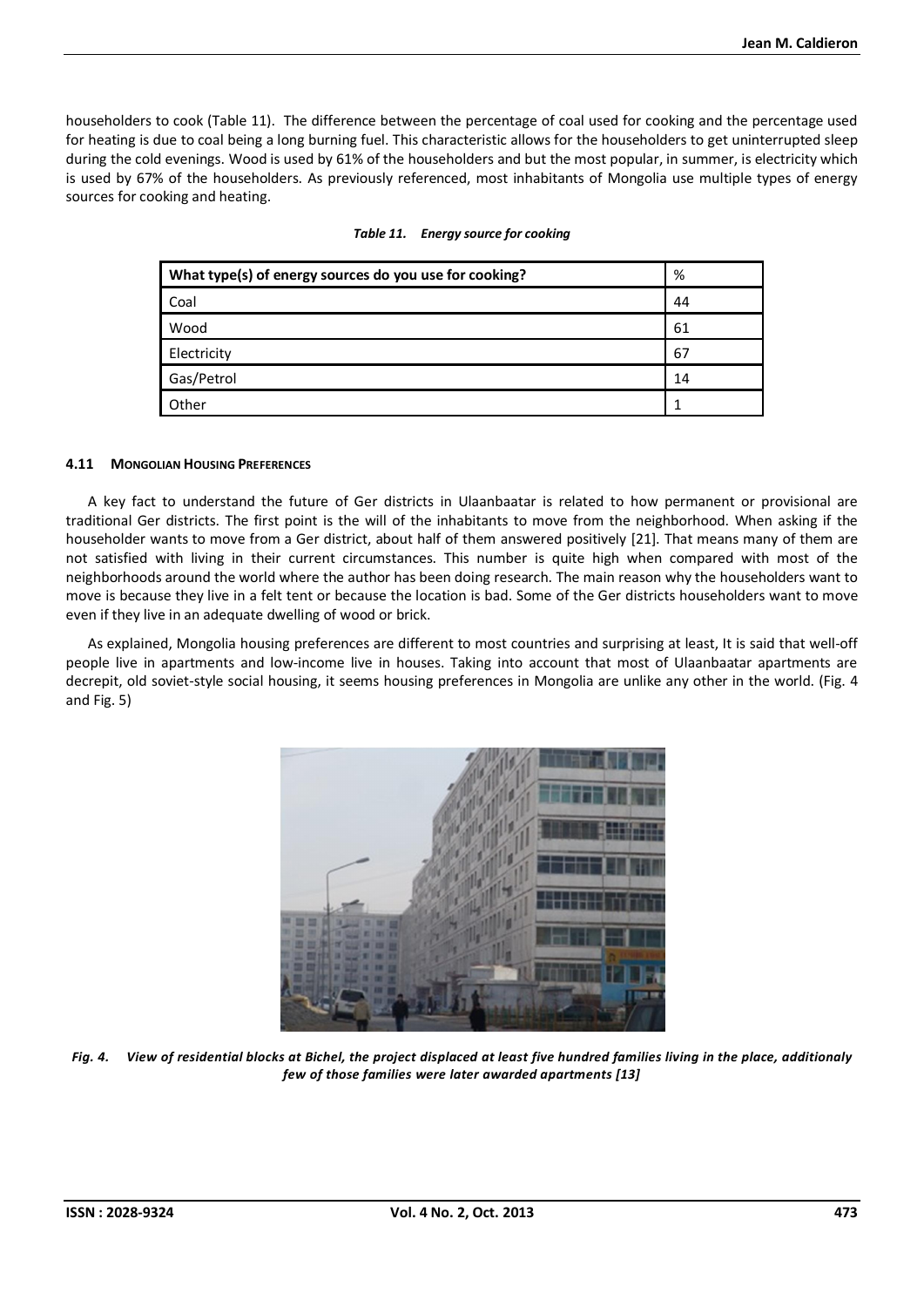

*Fig. 5. A wall of Soviets style residential blocks in Ulaanbaatar* 

The respondents also may prefer to live in apartments because, as explained, in Mongolia an apartment is a symbol of status since well-off people live in apartments and the rest of the population live in houses or ger. Also, apartments in Mongolia are relatively expensive, even the public housing building under state socialism have premium prices. Some Mongolians believe they can elevate their economic prospects effortlessly with the rise of property markets.

# **5 CONCLUSIONS**

Nomadic people of Mongolia have been traditionally respectful to nature and sustainability. In a country with a growing economy, new concerns have been emerging in the most recent years. The first part of this paper is a condensed version of particulars about the Mongolian economy that explains urban migration; however the reality is more complex. One of the main challenges is the general vulnerability of the country produced by the rapid increase of livestock, the mining exploitation, the climatic changes and the uncertainty of food availability. Reducing the vulnerability of the country is one of the first steps towards achieving a sustainable development. There is no doubt Mongolia is facing one of the most impressive urban population growths, as reflected in its new informal settlements or Ger districts, in cities such as Ulaanbaatar.

The conditions and nature of slums and self-built informal settlements of Ulaanbaatar are very different compared with other developing countries. In many countries informal settlements are part of an invasion of public and private property land. In Mongolia, all inhabitants have the possibility to receive free land from the government; tenure not of issue. Usually migrants move to Ulaanbaatar with their belongings including the felt tents or ger. The second difference is the type of housing since they do not build a shack of recycled material upon arriving to the city as is the norm in many other developing countries. Advantageous in a cold climate, the traditional Mongolian ger dwelling which is a product of a hundred years of cultural knowledge is well suited. However, as previously explained, a high concentration of ger is inadequate due to the lack of sanitary services in the traditional dwelling. Among the differences and challenges, the provisional nature of the ger is contradictory to permanent urban housing.

One of the most dangerous consequences of such rapid development could be ecological damage. Ulaanbaatar is a very polluted city during the winter. The demand of resources by Mongolian cities could damage not only the environment, but also cultural treasures as the popularity of the traditional vernacular architecture of the country wanes.

As explained by Miller [13]: The potential to transform the Ger districts into not only inhabitable space, but into a desirable place, for the majority of its residents does not necessarily lay in the demolition and replacement of tracts. Investment by the municipality in infrastructural improvements and services is an oft-cited need for these areas.

This research is the first part of this study that will continue in the future. This research is composed of a small amount of data recollected in a limited number of communities. The author believes permanent dwellings will substitute ger structures and this survey confirms that assertion. Almost 50% of the householders replaced their ger by building a permanent residence using concrete, wood or bricks. The survey shows that many of the householders would prefer to move out of their dwellings. However, residents may want to stay after the dwellings are improved and services installed. Many of the dwellings built during socialist time are showing their age. Cold winters and poor construction have contributed to making some of those buildings undesirable lodging. In time, as with slums in many other countries, Ger districts will improve. As the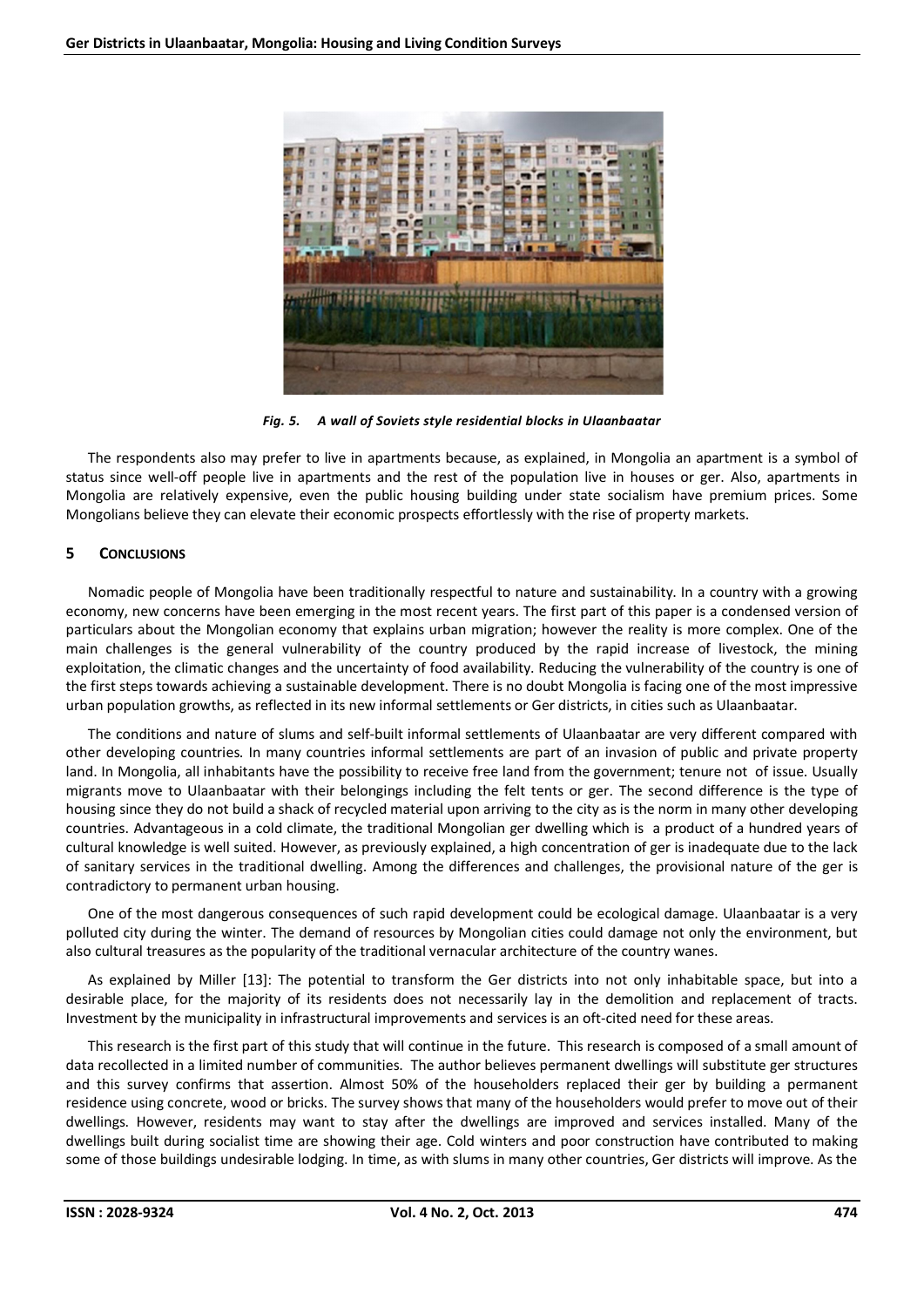GIP level of the country is quickly augmenting the government of Mongolia and investors are getting serious about the exploitation of the rich mineral resources of the country. The modern exploration of mineral resources has just scratched the surface and, as many people have suggested, Mongolia may become the next Dubai; for good and for bad.

The lack of a tax in some ger areas is one of the economical difficulties of the government to accomplish improvement. An economical boom in Mongolia can improve the conditions in the Ger districts.

## **ACKNOWLEDGMENT**

This research was partially supported through the US-Mongolia Field Research Fellowship Program, sponsored by the American Center for Mongolian Studies (ACMS), the Council of American Overseas Research Centers (CAORC), and the US Department of Education. Joel E. Miller collaborated recollecting data for this research and a chapter of his doctoral dissertation [13] was an important contribution to this research paper.

# **REFERENCES**

- [1] Faye, M. L., McArthur, J. W., Sachs, J. D., and Snow, T., "The challenges facing landlocked developing countries," *Journal of Human Development*, 5(1), 31-68, 2004.
- [2] Hall Derek, "Economic and urban development in Mongolia," *Geography*, Vol. 72, No. 1, pp. 73-76, January 1987.
- [3] Sugimoto Hirofumi, Umekazu Kawagishi, Koki Kitano, Gonchigbat Ishjamts, and Naoyuki Hirota, "Living environment of nomads residing on the outskirts of Ulaanbaatar, Mongolia: dispositional characteristics from the perspective of a comparison of nomads and people living in ger fixed residences in the city," *Journal of Asian Architecture and Building Engineering*, vol. 6, no. 2, pp. 283-90, 2007.
- [4] United Nations, *World population prospects: The 2004 Revision: Volume I: comprehensive tables*, No. 244-246, Department of Economic, United Nations Publications, 2006.
- [5] Suttie, J. M., Reynolds, S. G., and Batello, C., (Eds.) *Grasslands of the World,* No. 34, FAO, 2005
- [6] NSO, *Statistical Yearbooks*, National Statistical Office of Mongolia, 1980-2010.
- [7] Andrews, P. A., "The White House of Khurasan: The Felt Tents of the Iranian Yomut and Gökleñ Iran," Vol. 11, pp. 93- 110, 1973.
- [8] Park H. Y. and Arioti M., "Lo spazio domestico: La tenda (ger) come centro delle relazioni sociali e di genere nella Mongolia post socialista La Ricerca Folklorica," *Società pastorali d'Africa e d'Asia*, No. 40, pp. 47, Sigel, Oct. 1999.
- [9] Guttikunda, S., "Urban Air Pollution Analysis for Ulaanbaatar, Mongolia," *SIM Working Paper No. 2008-005*, 2008. [Online] Available: http://ssrn.com/abstract=1288328 (September 22, 2008)
- [10] Mearns, R., "Sustaining livelihoods on Mongolia's pastoral commons: Insights from a participatory poverty assessment," *Development and Change*, 35(1), 107-139, 2004.
- [11] Campi, A., "Mongolia's Quest to Balance Human Development in its Booming Mineral-Based Economy," *Brookings, Northeast Asia Commentary*, 56, 2012.
- [12] Eurasianet, *Could Mongolia be the next Dubai?*, 2011. [Online] Available: http://www.theatlantic.com/international/archive/2011/11/could-mongolia-be-the-next-dubai/248136/ (2011)
- [13] Miller, Joel Eric, *Nomadic and domestic: dwelling on the edge of Ulaanbaatar*, Thesis University of California, 2013.
- [14] Katja, *Environmental sanitation in peri-urban ger areas in the city of Darkhan (Mongolia): a description of current status, practices, and perceptions*, UFZ-Bericht, Helmholtz-Zentrum fur Umweltforschung, Leipzig, 2010.
- [15] Erdenekhuu Nansalmaa, *Evaluation on health impact of government support for ger (traditional dwelling) district's electricity night rates in Ulaanbaatar city*, Dissertation, Georgia State University, 2011.
- [16] Hirofumi Sugimoto, Umekazu Kawagishi, Koki Kitano, Ishjamts Gonchigbat, Naoyuki Hirota, "Living Environment of Nomads Residing on the Outskirts of Ulaanbaatar, Mongolia –Dispositional Characteristics from the Perspective of a Comparison of Nomads and People Living in Ger Fixed Residences in the City –," *Journal of Asian Architecture and Building Engineering, AIJ, AIK, ASC*, vol. 6, no. 2, pp. 283-290, 2007.
- [17] Kawagishi, Umekazu, Hirofumi Sugimoto, Koki Kitano, Ishjamts Gonchigbat, and Naoyuki Hirota, "Living environment of nomads residing on the outskirts of Ulaanbaatar, Mongolia part 2," *Journal of Asian Architecture and Building Engineering*, vol. 9, no. 1, 2010.
- [18] Kawagishi, Umekazu, Susumu Ishii, Yoshimichi Tsuboi, Noboru Yuasa, Kazuo Usugi, Ishjamts Gonchigbat, Badrakh Batbold, and Mitsuhiro Hasegawa, "Study of the living space planning in Ulaanbaatar, Mongolia part 2," *Journal of Asian Architecture and Building Engineering*, vol. 4, no. 1, 2005.